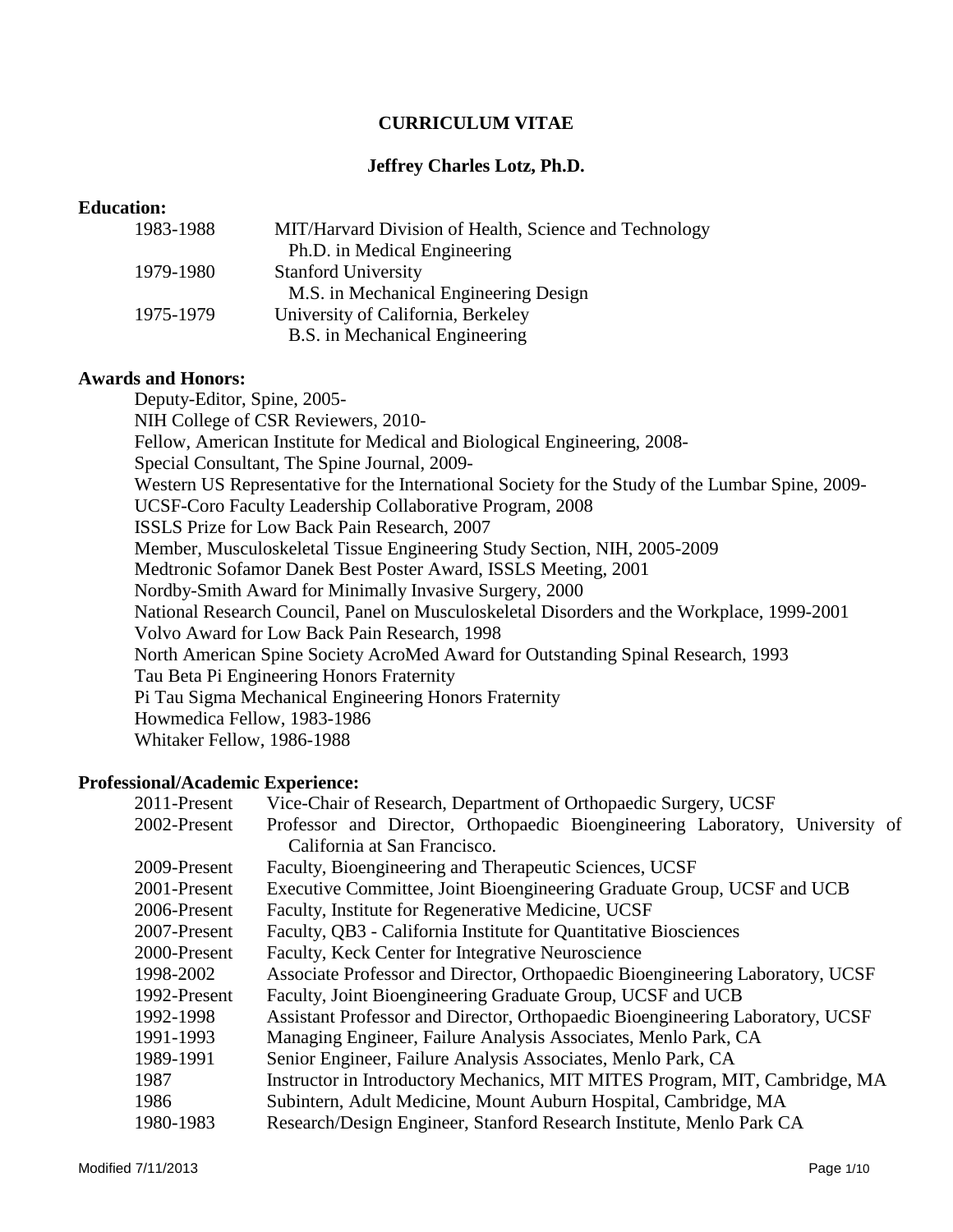### **Professional Societies:**

International Society for the Study of the Lumbar Spine Orthopaedic Research Society American Society of Mechanical Engineers American Society of Biomechanics American Society of Automotive Engineers Peer Reviewer: Journal of Orthopaedic Research, Spine, Journal of Biomechanics, Journal of Biomechanical Engineering, Journal of Bone and Mineral Research, The Spine Journal.

### **Publications:**

- 1. Fields, A.J., Liebenberg, E., and Lotz, J.C., Innervation of pathologies in the lumbar vertebral endplate and intervertebral disc. The Spine Journal, in press.
- 2. Cheng, K.K., Berven, S.H., Hu, S.S., and Lotz, J.C., Intervertebral discs from spinal non-deformity and deformity patients have different mechanical and matrix properties, The Spine Journal, in press.
- 3. Samartzis, D., Karppinen, J., Cheung, J., and Lotz, J.C., Disc degeneration and low back pain are they 'fat' related conditions?, Global Spine Journal, in press.
- 4. Lotz, J.C., Fields, A., and Liebenberg, E., The role of the vertebral endplate in low back pain, Global Spine Journal, in press
- 5. Sena, M., Chen, J., Dellamaggioria, R., Coughlin, D., Lotz, JC. And Feeley, B., Dynamic Evaluation of Pivot-shift Kinematics in Physeal-sparing Pediatric Anterior Cruciate Ligament Reconstruction Techniques, Am J. Sports Med. V 41(4), 2013
- 6. Sayson, J.V., Lotz, J., Parazynski, S., and Hargens, A.R., Back pain in space and post-flight spine injury: Mechanisms and countermeasure development, Acta Astronautica, V 86, pp 24-38, 2013.
- 7. Bailey, J.F., Hargens, A.R., Cheng, K.K., Lotz, J.C., Post-Spaceflight Recovery of Biomechanical Properties of Murine Intervertebral Discs, Gravitational and Space Biology, V 26(2), pp. 38-47, 2012.
- 8. Christophy, M., Curtin, M., Senan, N.A.F., Lotz, J.C., and O'Reilly, O.M., On the modeling of the intervertebral joint in multibody models for the spine, Multibody System Dynamics, 2012
- 9. Fields, A.J., Costabal, F.S., Rodriguez, A.G., and Lotz, J.C., Seeing Double: A comparison of microstructure, biomechanical function, and adjacent disc health between double-layer and singlelayer vertebral endplates. Spine, Spine, V 37(21), E1310-7, 2012 PMID: 22781006
- 10. Lotz, J.C., Haughton, V., Boden, S.D., An, H.S., Kang, J.D., Masuda, K., Freemont, A., Berven, S., Sengupta, D.K., Tanenbaum, L., Maurer, P., Ranganathan, A., Alavi, A., and Marinelli, N.S., New treatments and imaging strategies in degenerative disease of the intervertebral disks. Radiology, V 264 (1), pp 6-19, 2012
- 11. Buser, Z., Liu, J., Thorne, K.J., Coughlin, D., and Lotz, J.C., Inflammatory response of intervertebral disc cells is reduced by fibrin sealant scaffold in vitro, J Tissue Eng Regen Med., May 2012, PMID 2260998
- 12. Allon, A.A., Butcher, K., Schneider, R.S., and Lotz, J.C., Structured coculture of mesenchymal stem cells and disc cells enhances differentiation and proliferation, Cells Tissues Organs, V 196(2), pp 99-106, 2012.
- 13. Allon, A.A., Butcher, K., Schneider, R.S., and Lotz, J.C., Structured bilaminar coculture outperforms stem cells and disc cells in a simulated degenerate disc environment. Spine, V 37(10), pp 813-818, 2012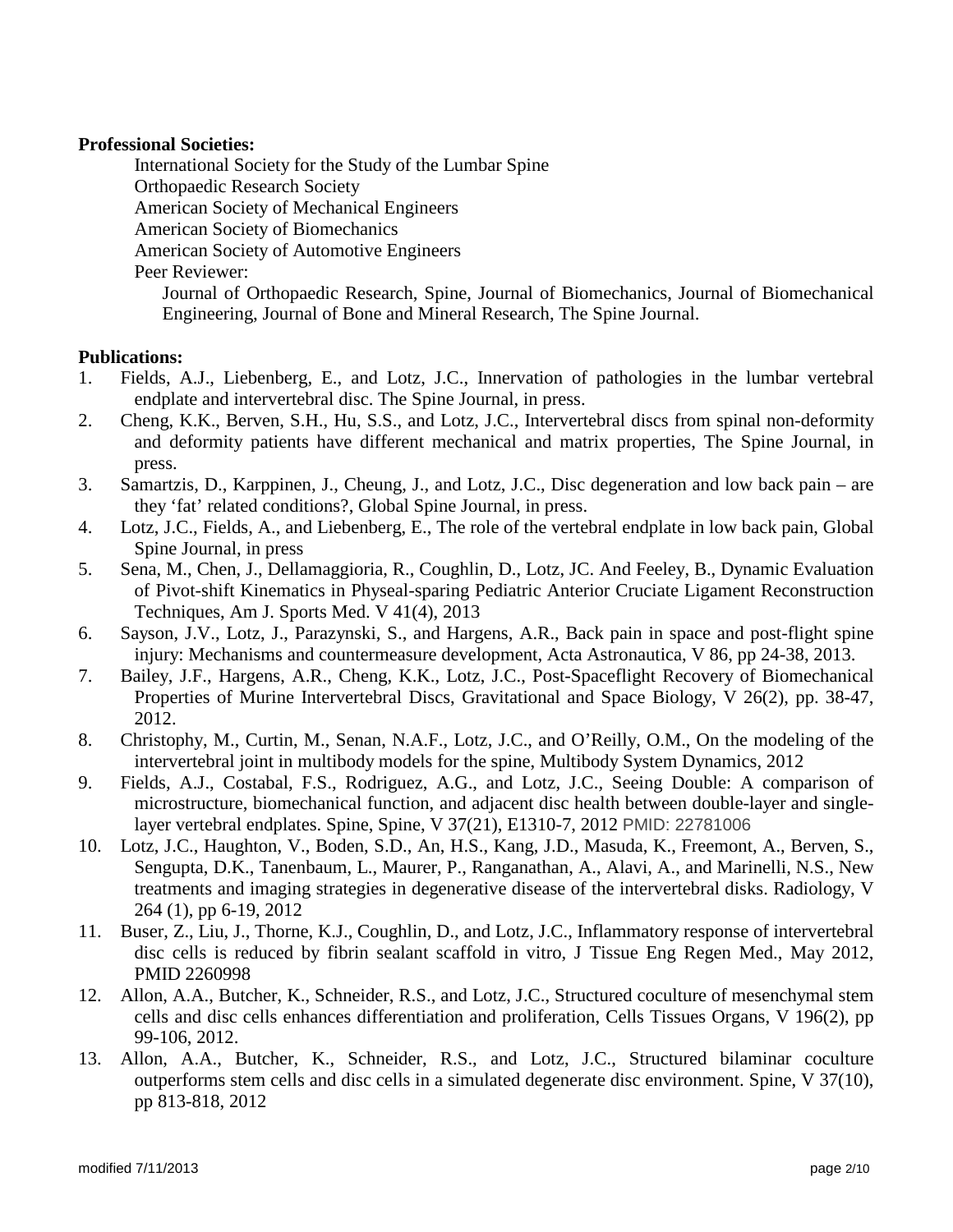- 14. Cooke ME, Allon AA, Cheng T, Kuo AC, Kim HT, Vail TP, Marcucio RS, Schneider RA, Lotz JC, Alliston T., Structured three-dimensional co-culture of mesenchymal stem cells with chondrocytes promotes chondrogenic differentiation without hypertrophy. Osteoarth Cartilage, Vol 19 (10), pp 1210-8, 2011.
- 15. Laws, C.J., Coughlin, D.G., Lotz, J.C., Serhan, H.A., and Hu, S.S., Direct lateral approach to lumbar fusion is a biomechanically equivalent alternative to the anterior approach: an in vivo study. Spine, V 37(10) pp 819-825, 2012
- 16. Acosta, F., Metz, L., Adkisson, H.D., Liu, Jane, Carruthers-Liebenberg, E., Milliman, C., Maloney, M., and Lotz, J.C., Porcine intervertebral disc repair using allogeneic juvenile articular chondrocytes or mesenchymal stem cells, Tissue Engineering Part A, Vol 17 (23-24), pp 3045-55, 2011.
- 17. Rodriguez, A.G., Rodriguez-Soto, A.E., Burghardt, A.J., Berven, S., Majumdar, S., and Lotz, J.C., Morphology of the human vertebral endplate, The Journal of Orthopaedic Research, V 30 (2), pp 280-7, 2012.
- 18. Buser, Z., Kuelling, F., Liu, J., Liebenberg, E., Thorne, K.J., Coughlin, D., and Lotz, J.C., Biological and biomechanical effects of fibrin injection into porcine intervertebral discs, Spine, V 36(18), E1201-1209, 2011
- 19. Christophy, M., Faruk Senan, N.A., Lotz, J.C., and O'Reilly, O.M., A musculoskeletal model for the lumbar spine, Biomech Model Mechanobiol, V 11(1-2), pp 19-34, 2012
- 20. Kennedy, A., Coughlin, D.G., Metzger, M.F., Tang, R., Pearle, A.D., Lotz, J.C., Feeley, B.T., Biomechanical evaluation of pediatric anterior cruciate ligament reconstruction techniques, Am J Sports Med, V 39(5), pp 964-971, 2011
- 21. Lotz, J.C., Load and the spine. How does the Goldilocks principle apply? The Spine Journal, 11(1), pp 44-45, 2011
- 22. Bailey, J., Liebenberg, E., Degmetich, S., and Lotz, J.C., Innervation patterns of PGP9.5 positive nerve fibers within the human lumbar vertebra; Implications for low back pain. Journal of Anatomy, V 218(3), pp 263-270, 2011.
- 23. Rodriguez, A.G., Slichter, C.K., Acosta, F.L., Rodriguez-Soto, A.E., Burghardt, A.J., Majumdar, S., and Lotz, J.C., Human disc nucleus properties and vertebral endplate permeability, Spine, V 38(7), pp 512-520, 2011
- 24. Han, H.K., Buckley, J., Kursa, K., O'Neill, C., and Lotz, J., Microdialysis technique to quantify drug concentration in human intervertebral discs. J Med. Devices, V 4(4), 2010.
- 25. Allon, A.A., Aurouer, N., Yoo, B.B., Liebenberg, E.C., Buser, Z., and Lotz, J.C., Structured coculture of stem cells and disc cells prevent disc degeneration in a rat model, The Spine Journal, 10(12), pp1089-97, 2010.
- 26. Kim, A.J., Adkisson, H.D., Wendland, M., Seyedin, M., Berven, S., and Lotz, J.C., Juvenile chondrocytes may facilitate disc repair, Open Tissue Engineering and Regenerative Medicine Journal, 3, pp 28-35, 2010.
- 27. Hashi, C.K., Derugin, N., Janario, R.R., Lee, R., Schultz, D., Lotz, J., and Li, S., Antithrombogenic modification of small-diameter microfibrous vascular grafts, Aterioscler Thromb Vasc Biol, 30(8), pp 1621-7, 2010.
- 28. Metzger, M.F., Faruk Senan, N.A., O'Reilly, O.M., and Lotz, J.C., Minimizing errors associated with calculating the location of the helical axis for spine motions, J. Biomechanics, 43(14), pp 2822-9, 2010.
- 29. Wheeler, D.J., Garabekyan, T., Lugo, R., Buckley, J.M., Jones, C., Lotz, M., Lotz, J.C., and Ma, C.B., Biomechanical comparison of transosseous versus suture anchor repair of the subscapularis tendon, Arthroplasty, 28(4), pp 444-450, 2010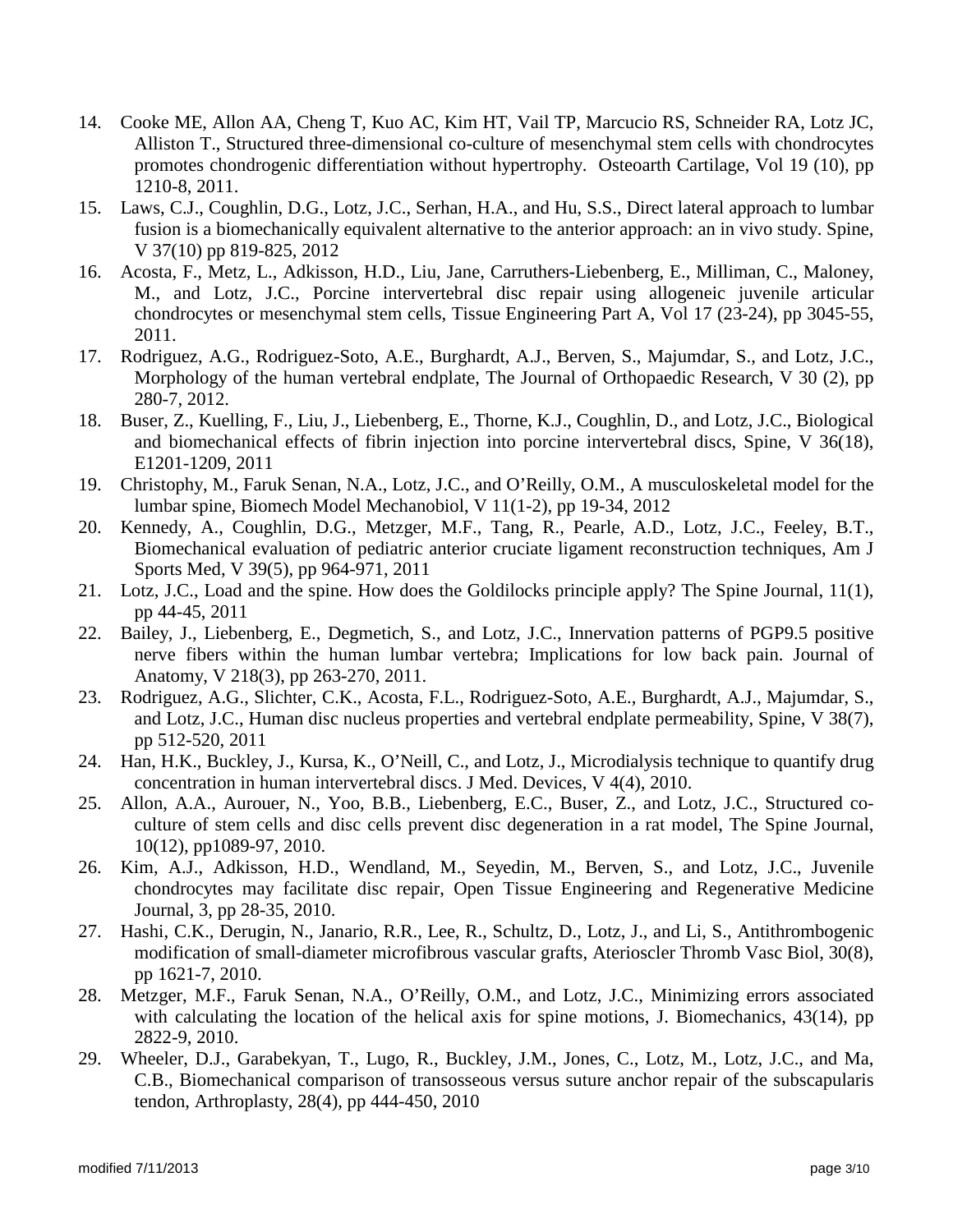- 30. Eguizabal, J., Tufaga, M., Scheer, J.K., Ames, C., Lotz, J.C., Buckley, J.M., Pure moment testing for spinal biomechanics applications: Fixed versus sliding ring cable-driven test designs. J. Biomechanics, 43(7), pp 1422-1425, 2010
- 31. Masuda, K. and Lotz, J.C., New challenges for intervertebral disc treatment using regenerative medicine, Tissue Engineering: Part B, V 16(1), pp 147-58, 2010
- 32. Allon, A.A., Schneider, R.A. and Lotz, J.C., Co-culture of adult mesenchymal stem cells and nucleus pulposus cells in bilaminar pellets for intervertebral disc regeneration, SAS Journal, 3 pp 41-49, 2009.
- 33. Henning, T.D., Sutton, E.J., Kim, A., Golovko, D., Horvai, A., Ackerman, L., Sennino, B., McDonald, D., Lotz, J., and Daldrup-Link, H.E., The influence of ferucarbotran on the chondrogenesis of human mesenchymal stem cells, Contrast Media & Molecular Imaging, 4(4), pp 165-173, 2009
- 34. O'Reilly, O.M., Metzger, M.F., Buckley, J.M., Moody, D.A., and Lotz, J.C., On the stiffness matrix of the intervertebral joint: application to total disc replacement, ASME Journal of Biomechanical Engineering, 131, pp 63-87, 2009
- 35. Hansma, P., Yu, H., et al., The tissue diagnostic instrument. Review of Scientific Instruments, 80(5), pp 054303, 2009
- 36. Schultz, D.S., Rodriguez, A.G., Hansma, P.K., and Lotz, J.C., Mechanical profiling of intervertebral discs, Journal of Biomechanics, 42(8), pp 1154-7, 2009.
- 37. Barnes, A.H., Eguizabal, J.A., Acosta, F.L., Lotz, J.C., Buckley, J.M., and Ames, C.P., Biomechanical pullout strength and stability of the cervical artificial pedicle screw, Spine 34(1) pp E16-20, 2009.
- 38. Haudenschild, A.K., Hsieh, A.H., Kapila, S., and Lotz, J.C., Pressure and distortion regulate human mesenchymal stem cell gene expression, Annals of Biomedical Engineering, 37(3), pp 492-502, 2009.
- 39. Xu, J., Wang, W., Kapila, Y., Lotz, J., and Kapila,S., Multiple differentiation capacity of STRO-1/+CD146+ PDL mesenchymal progenitor cells, Stem Cells Dev, 18(3), pp 487-496, 2009.
- 40. Butler, D.L., Lewis, J.L., Frank, C.B, et al., Evaluation criteria for musculoskeletal and craniofacial tissue engineering constructs: A conference report. Tissue Engineering, Part A, Vol 14 (12), pp 2089-2104, 2008.
- 41. Wagner, D.R. and Lotz, J.C., Quantifying the contributions of structure to the annulus fibrosus mechanical function using a nonlinear, anisotropic, hyperelastic model, J Orthop Res, Vol 26 (12), pp 1675-6 (author reply).
- 42. Meier, R., Boddington, S., Krug, C., Acosta, F., Thuillier,D., Henning T., Sutton E., Tavri S., Lotz, J.C., and Daldrup-Link H., Detection of postoperative granulation tissue with an ICG-enhanced integrated OI-/X-ray System. Journal of Translational Medicine, V6 (73), 2008
- 43. Lotz, J.C., Hadi, T., Bratton, C., Rieser, K.M., and Hsieh, A.H., Anulus fibrosus tension inhibits degenerative structural changes in lamellar collagen, Eur Spine J, V17 (9) pp 1149-59, 2008
- 44. Schultz, D.S., Lotz, J.C., Lee, S.M., Trinidad, M.L., Stewart, J.M., Structural factors that mediate scleral stiffness, Invest Ophthalmol Vis Sci, V49(10), pp 4232-6, 2008
- 45. Acosta, F.L., Buckley, J.M., Xu, Z., Lotz, J.C., and Ames, C.P., Biomechanical comparison of three fixation techniques for unstable thoracolumbar burst fractures. Laboratory Investigation, J. Neurosurg Spine, V8(4), pp 341-6, 2008
- 46. Xu, J., Wang, W., Ludeman, M., Cheng, K., Hayami, T., Lotz, J.C., Kapila, S., Chondrogenic differentiation of human mesenchymal stem cells in three-dimensional alginate gels, Tissue Eng Part A, V14(5), pp 667-80, 2008
- 47. Xu, J., Wang, W., Kapila, Y., Lotz, J., and Kapila, S., Multiple differentiation capacity of STRO-1+/CD146+ PDL mesenchymal progenitor cells, Stem Cells, 2008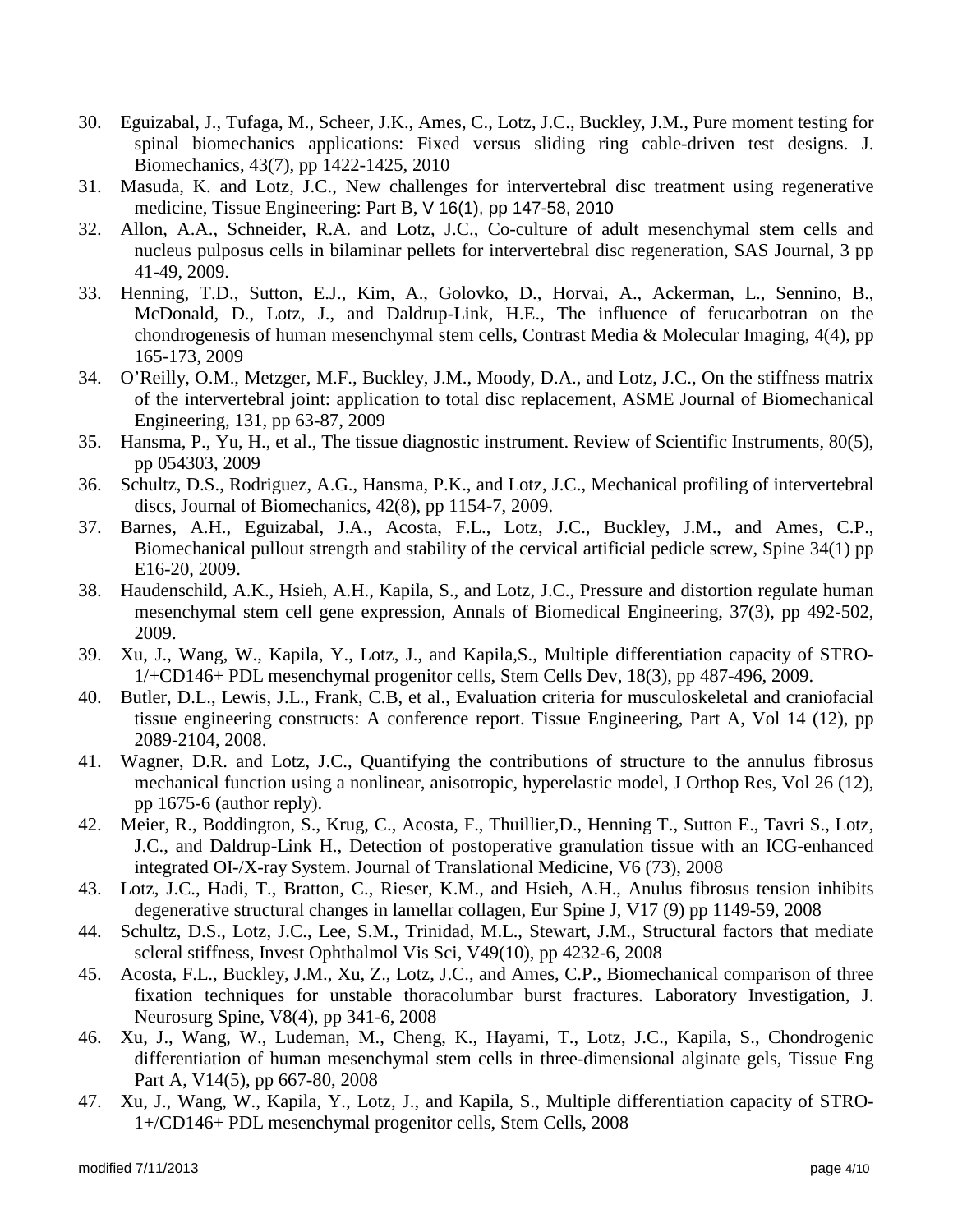- 48. Keshari, K.R., Lotz, J.C., Link, T.M., Hu, S.S., Majumdar, S., and Kurhanewicz, J., Lactic acid and proteoglycans as metabolic markers for discogenic back pain, Spine, 33(3), pp 312-317, 2008
- 49. Reiser, K.M., Gratton, C.G., Yankelevich, D.R., Knoesen, A., Rocha-Mendoza, I., and Lotz, J.C., Quantitative analysis of structural disorder in intervertebral disks using second harmonic generation imaging: comparison with morphometric analysis, Journal of Biomedical Optics, Vol 12(6), 2007.
- 50. Behonick, D.J., Zing, Z., Lieu, S., Buckley, J.M., Lotz, J.C., Marcucio, R.S., Werb, Z., Miclau, T., and Colnot, C., The role of matrix metalloproteinase 13 in both endochondral and intramembranous ossification during skeletal regeneration, PLoS One, 2(11), pp e1150, 2007
- 51. Ulrich, J.A., Liebenberg, E.C., Thuillier, D.U. and Lotz, J.C., Repeated disc injury causes persistent inflammation. 2007 ISSLS Prize Winner, Spine, 32(25), pp 2812-19, 2007.
- 52. Walsh, A.J.L, O'Neill, C.W., and Lotz, J.C., Glucosamine HCl alters production of inflammatory mediators by rat intervertebral disc cells in vitro, The Spine Journal, 7(5) pp 601-8, 2007
- 53. Rhyu, K-W, Walsh, A., O'Neill, C.W., Bradford, D.S., and Lotz, J.C., The short-term effects of electrosurgical ablation on proinflammatory mediator production by intervertebral disc cells in tissue culture, The Spine Journal, 7(4), pp 451-8, 2007
- 54. Court, C., and Lotz, J.C., Biological and mechanical consequences of transient intervertebral disc bending, European Spine Journal, 16(11) pp 1899-906, 2007
- 55. Sproul, R.C., Reynolds, H.M., Lotz, J.C. and Ries, M.D., Relationship between femoral head size and distance to lesser trochanter, Clin Orthop Relat Res, 461, pp 122-4, 2007.
- 56. Asundi, K.R., Kursa, K., Lotz, J., Rempel, D.M., In vitro system for applying cyclic loads to connective tissues under displacement or force control, Ann Biomed Eng, 35(7) pp 1188-1195, 2007
- 57. Nau, W. H., Diederich, C. J., Shu, R., Kinsey, A., Bass, E., Lotz, J. ,Hu, S. ,Simko, J. ,Ferrier, W., Sutton, J., Attawia, M., Pellegrino, R., Intradiscal thermal therapy using interstitial ultrasound: an in vivo investigation in ovine cervical spine, Spine, 32 (5), pp 503-511, 2007
- 58. Rousseau, M.A., Ulrich, J.A., Bass, E.C., Rodriguez, A., Liebenberg, E., Liu, J. and Lotz, J.C., Stab incision for inducing intervertebral disc degeneration in the rat. Spine, V32(1), pp17-24, 2007.
- 59. Rousseau, M.A., Bradford, D.S., Bertagnoli, R., Hu, S.S., and Lotz, J.C., Disc arthroplasty design influences intervertebral kinematics and facet forces. The Spine Journal, V 6(3), pp 258-266, 2006.
- 60. Wagner, D.R., Reiser, K.M., and Lotz, J.C., Glycation increases human annulus fibrosus stiffness in both experimental measurements and theoretical predictions, Journal of Biomechanics, Vol. 39(6), pp 1021-1029, 2006.
- 61. Lotz, J.C. and Ulrich, J.A., Innervation, inflammation, and hypermobility may characterize pathologic disc degeneration: Review of animal model data, Journal of Bone and Joint Surgery, V 88(S2), pp 76-82, 2006.
- 62. Hsieh, A.H., Wagner, D.R., Cheng, L.Y. and Lotz, J.C., Dependence of mechanical behavior of the murine tail disc on regional material properties: a parametric finite element study, ASME J. Biomech. Eng, Vol. 127, pp 1158-1167, 2006.
- 63. Rousseau, M-A, Bradford, D.S., Hadi, T.M., Pederson, K.L., and Lotz, J.C., The instant axis of rotation influences facet forces at L5/S1 during flexion/extension and lateral bending. The European Spine Journal, 15(3), pp 299-307, 2006.
- 64. Bass, E.C., Nau, W.H., Diederich, C.J., Libenberg, E., Shu, R., Pellegrino, R., Sutton, J., Attawia, M., Hu, S.S., Ferrier, W.T., Lotz, J.C., Intradiscal thermal therapy does not stimulate biologic remodeling in an *in vivo* model. Spine, 31 (2), pp 139-145, 2006
- 65. Lotz, J.C., and Kim, A.J., Disc degeneration: why, when, and how. Neurosurg Clin N Am, 16 (4), pp 657-663, 2005.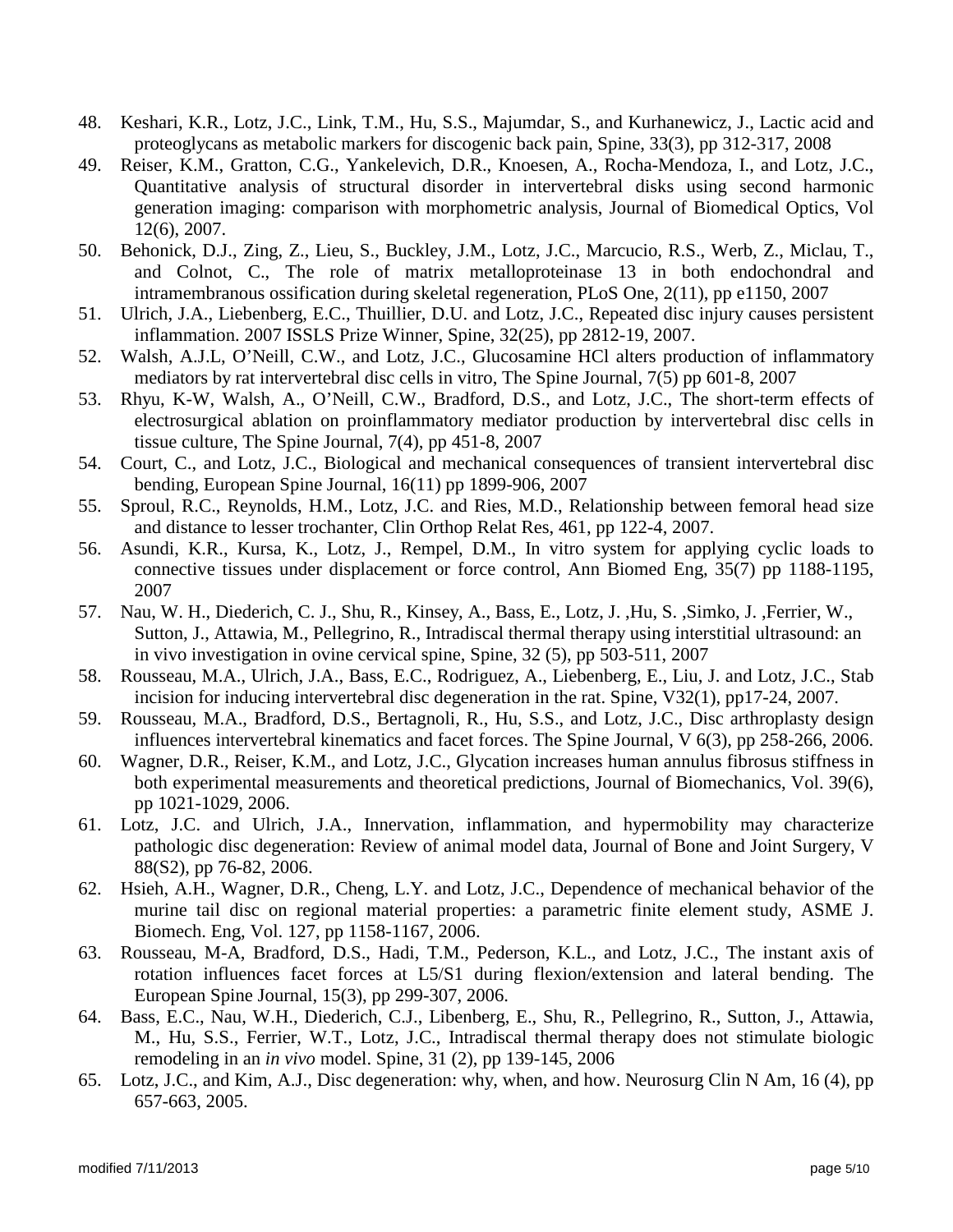- 66. Keshari, K.R., Zektzer, A.S., Swanson, M.G., Majumdar, S., Lotz, J.C., Kurhanewicz, J. Characterization of intervertebral disc degeneration by high-resolution magic angle spinning (HR-MAS) spectroscopy. Magn Reson Med, 53 (3), pp 519-527, 2005
- 67. Keshari, K.R., Lotz, J.C., Kurhanewicz, J., and Majumdar, S., Correlation of HR-MAS spectroscopy derived metabolite concentrations with collagen and proteoglycan levels and Thompson grade in the degenerative disc, Spine, 30 (23), pp 2683-2688, 2005.
- 68. Yao, W., Hadi, T., Jiang, Y., Lotz, J., Wronski, T.J., and Lane, N.E., Basic fibroblast growth factor improves trabecular bone connectivity and bone strength in the lumbar vertebral body of osteopenic rats, Osteoporosis International, 16 (12), pp 1939-1947, 2005.
- 69. Acosta, F.L., Lotz, J., and Ames, C.P., The potential role of mesenchymal stem cell therapy for intervertebral disc degeneration: a critical overview. Neurosurg Focus, 19 (3) E4, 2005.
- 70. Ananthakrishnan, D., Berven, S., Deviren, V., Cheng, K., Lotz, J.C., Xu, Z., and Puttlitz, C.M., The effect on anterior column loading due to different vertebral augmentation techniques. Clinical Biomechanics, V 20 pp 25-31, 2005.
- 71. Diao, E., Shao, F., Liebenberg, E., Rempel, D., and Lotz, J.C., Carpal tunnel pressure alters median nerve function in a dose-dependent manner: a rabbit model for carpal tunnel syndrome, Journal of Orthopaedic Research, V 23(1), pp 218-223, 2005.
- 72. Kroeber, M. Unglaub, F., Guehring, T., Nerlich, A., Hadi, T., Lotz, J., and Carstens, C., Effects of controlled dynamic disc distraction on degenerated intervertebral discs. Spine V 30 (2), pp 181- 187, 2005.
- 73. Puttlitz, C.M., Rousseau, M.A., Zheng, X., Hu, S., Tay, B.K-B., and Lotz, J.C., Intervertebral disc replacement maintains cervical spine kinetics, Spine, V 29 (24), pp2809-2814, 2005.
- 74. Reiser, K.M., Rocha-Mendoza, I., Wang, M., Yankelevich, D.R., Bratton, C., Knoesen, A., Lotz, J.C., and Liebenman, E., Polarization-modulated second harmonic generation imaging: method for quantitative assessment of disorganization in annulus, Conf Proc IEEE Eng Med Biol Soc; Vol 7, pp 4982-4985, 2004
- 75. Lotz, J.C., Animal models of intervertebral disc degeneration: lessons learned. Spine V 29 (23), pp 2742-2750, 2004
- 76. An, H.S., Anderson, P.A., Haughton, V.M., Iatridis, J.C., Kang, J.D., Lotz, J.C., Natarajan, R.N., Oegema, T.R., Roughley, P., Setton, L.A., Urban, J.P., Videman, T., Andersson, G.B., Weinstein, J.N., Introduction: disc degeneration summary, Spine, V 29(23), pp 2677-2678, 2004
- 77. Majumdar, S., Issever, A.S., Burghart, A., Lotz, J., Arfelli, F., Rigon, L., Heitner, G., Menk, R-H., Diffraction enhanced imaging of articular cartilage and comparison with micro-computed tomography of the underlying bone structure. Eur Radiol, V. 14, pp 1440-1448, 2004
- 78. Lotz, J.C. and Diederich, C.J., Point of View, Spine, V 29 (10), pp 1130-1131, 2004.
- 79. Bass, E., Ashford, F.A., Segal, M.R., and Lotz, J.C., Biaxial testing of human annulus fibrosus and its implications for a constitutive formulation, Annals of Biomedical Engineering, V 32(9), pp 1233-1244, 2004
- 80. Rousseau, M-A., Bass, E.C., and Lotz, J.C., An anterior approach to the lumbar spine of the Sprague-Dawley rat, Lab Animal, V 33 (6), pp 43-44, 2004
- 81. Patel, V.V., Hall, K., Ries, M., Lotz, J., Ozhinsky, E., Lindsey, C., Lu, Y., Majumdar, S., A threedimensional MRI analysis of knee kinematics, J. Orthop Res, V 22 (2), pp 283-292, 2004.
- 82. Crevensten, G., Walsh, A.J.L., Anathakrishnan, D., Page, P., Wahba, G.M., Lotz, J.C. and Berven, S., Intervertebral disc cell therapy for regeneration: Mesenchymal stem cell implantation in rat intervertebral discs, Annals of Biomedical Engineering, V 32 (3), pp 430-434, 2004
- 83. Puttlitz, C.M., Melcher, R.P., Kleinstueck, F.S., Harms, J., Bradford, D.S. and Lotz, J.C., Stability analysis of craniovertebral junction fixation techniques, JBJS, 86-A (3), pp 561-568, 2004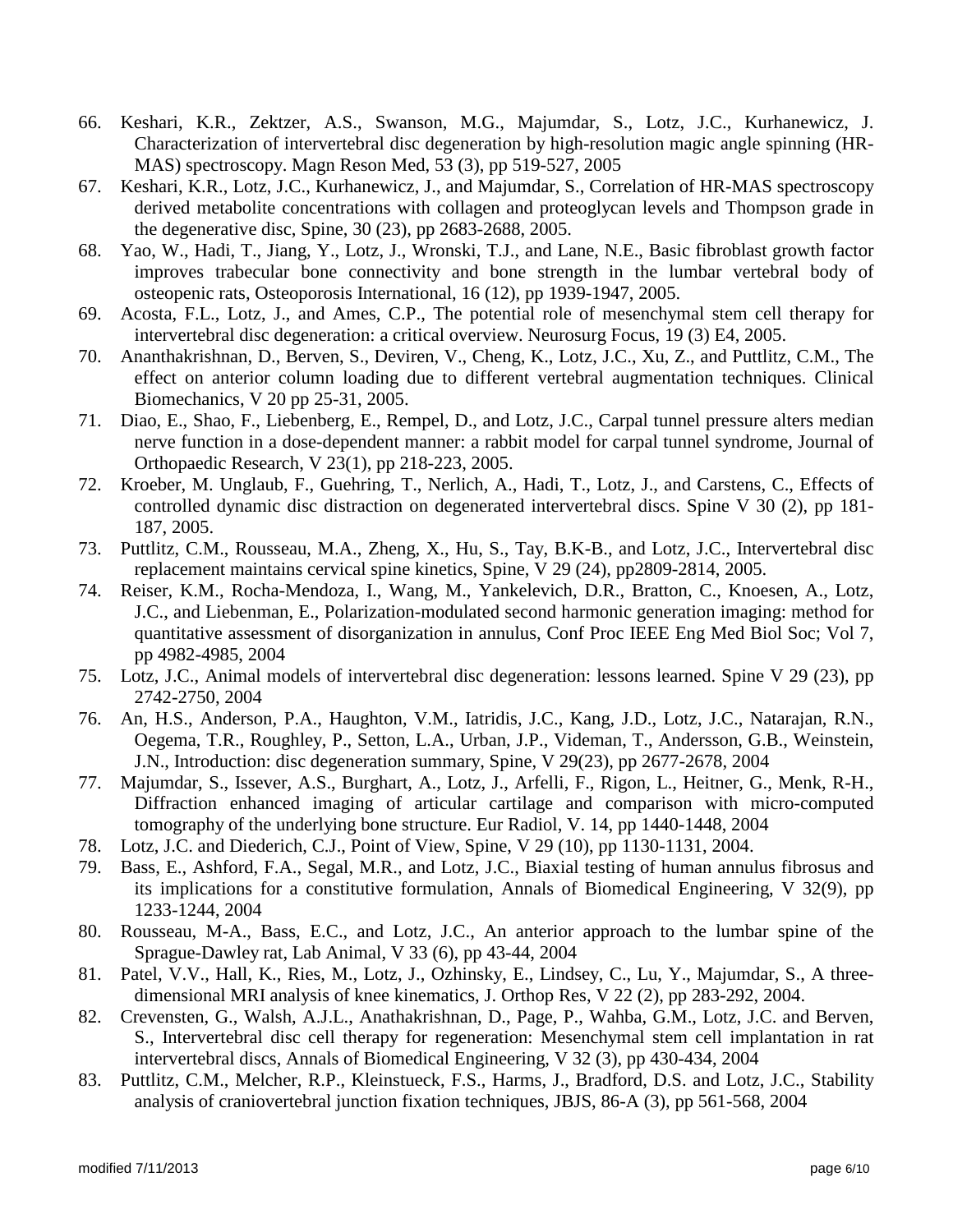- 84. Puttlitz, C.M., Deviren, V., Smith, J.A., Kleinstueck, F.S., Tran, Q.N., Thurlow, R.W., Eisele, P., Lotz, J.C., Biomechanics of cervical laminoplasty: kinetic studies comparing different surgical techniques, temporal effects and the degree of level involvement. Eur Spine J, V 13 (3), pp 213- 221, 2004.
- 85. Wagner, D.R. and Lotz, J.C., Theoretical model and experimental results for the nonlinear elastic behaviour of human annulus fibrosus, Journal of Orthopaedic Research, V 22 (4), pp 901-909, 2004.
- 86. Rannou, F., Lee, T-S., Zhou, R., Chin, J., Lotz, J.C., Mayoux-Benhamou, M-A., Barbet, J.P., and Shyy, J.Y-J., Intervertebral Disc Degeneration: The Role of the Mitochondrial Pathway in Annulus Fibrosus Cell Apoptosis Induced by Overload, American Journal of Pathology, 164 (3), pp 915- 924, 2004
- 87. O'Neill, C.W., Liu, J.J., Leibenberg, E., Hu, S.S., Deviren, V., Tay, B. K-B., Chin, C.T., and Lotz, J.C., Percutaneous Plasma Decompression Alters Cytokine Expression in Injured Porcine Intervertebral Discs, The Spine Journal, 4(1), pp 88-98, 2004
- 88. Walsh, A.J.L. and Lotz, J.C., Biological Response of the Intervertebral Disc to Dynamic Loading, Journal of Biomechanics, 37 (3), pp 329-337, 2004
- 89. Walsh, A.J.L., Bradford, D.S.B and Lotz, J.C., *In Vivo* Growth Factor Treatment of Degenerated Intervertebral Discs, Spine, 29(2), pp 156-163, 2004
- 90. Bass, E.C., Wistrom, E.V., Diederich, C.J., Nau, W.H., Pellegrino, R., Ruberti, J., and Lotz, J.C., Heat-Induced Changes in Porcine Annulus Fibrosus Biomechanics, Journal of Biomechanics, 37 (2): 233-240, 2004.
- 91. Palmer, E.I., and Lotz, J.C., The Compressive Creep Properties of Normal and Degenerated Murine Intervertebral Discs. Journal of Orthopaedic Research, 22 (1): 164-169, 2004.
- 92. Hsieh, A.H. and Lotz, J.C., Prolonged Spinal Loading Induces MMP-2 Activation in Intervertebral Discs, Spine, 28 (16), pp 1781-1788, 2003
- 93. Ries, M. D., Suzuki, Y., Renowitzky, G., Lotz, J. C., Barrack, R. L., Bourne, R. B., Rorabeck, C. H., Effect of cementless bowed stem distal surface contour and coronal slot on femoral bone strains and torsional stability, J. Arthroplasty, 18 (4), pp 494-498, 2003
- 94. Soejima, O., Diao, E., Lotz, J. C., Hariharan, J. S., Naito, M., Dorsal and Palmar Material Properties of the Adult Human Flexor Profundus Tendon in Zone II, J. Hand Surgery, 8 (1), pp 53-58, 2003
- 95. Kleinstueck, F.S., Diederich, C.J., Nau, W.H., Puttlitz, C.M., Smith, J.A., Bradford, D.S., and Lotz, J.C., Temperature and Thermal Dose Distributions during Intradiscal Electro-Thermal (IDET) Therapy in Cadaveric Lumbar Spine, Spine, 28 (15), pp 1700-1709, 2003
- 96. Whyne, C.M, Hu, S.S. and Lotz, J.C., Burst fracture in the metastatically involved spine, Part II: Biomechanically derived guideline equations for risk prediction, Journal of Spinal Disorders, 16 (2), pp 180-185, 2003
- 97. Ishiko, T., Puttlitz, C.M., Lotz, J.C., and Diao, E., Scaphoid kinematic behavior after division of the transverse carpal ligament, J. Hand Surgery, 28 (2), pp 267-271, 2003
- 98. Whyne, C.M, Hu, S.S. and Lotz, J.C., Burst fracture in the metastatically involved spine. Part I: Development, validation, and parametric analysis of a three-dimensional poroelastic finite element model, Spine, 28 (7), 652-660, 2003
- 99. Issever A.S., Walsh A., Lu Y., Burghardt A., Lotz J.C., and Majumdar S., MicroCT Evaluation of Trabecular Bone Structure In Loaded Murine Tail Vertebrae, Spine 28(2): 123-128; Jan 2003
- 100. Lotz, J.C., Hsieh, A.H., Walsh, A.L., Palmer, E.I. and Chin, J.R., Mechanobiology of the Intervertebral Disc, Biochemical Journal, 30 (6), 853-858, 2002
- 101. Melcher, R.P., Puttlitz, C.M., Kleinstueck, F.S., Lotz, J.C., Harms, J., and Bradford, D.S., Biomechanical testing of posterior atlantoaxial fixation techniques, Spine Vol. 27, No. 22, pp 2435-2440, 2002.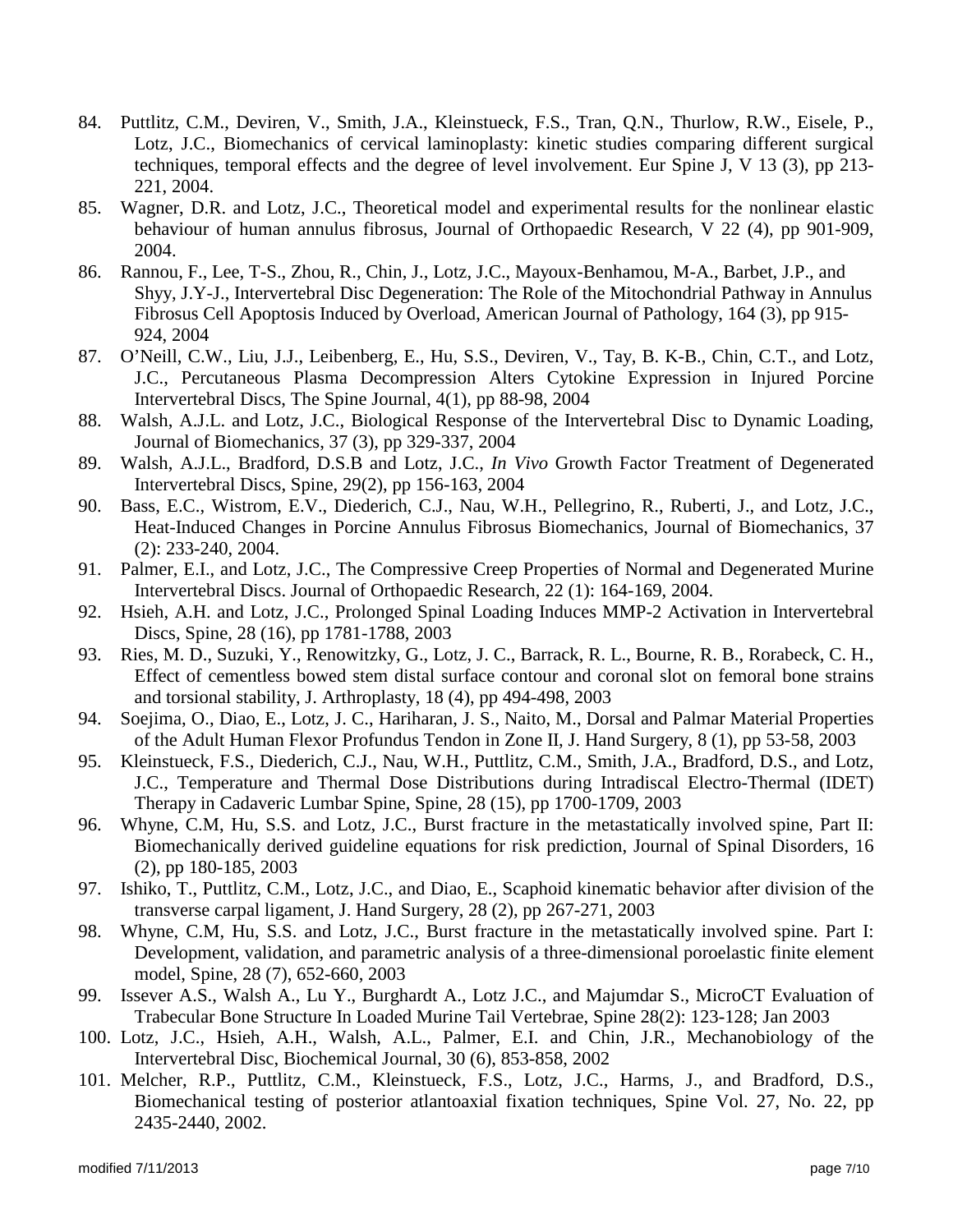- 102. Byl, C., Puttlitz, C., Byl, N., Lotz, J., and Topp, K., Strain in the Median and Ulnar Nerves During Upper Extremity Positioning, J. of Hand Surgery, Vol. 27A, No.6, pp 1032-1040, 2002.
- 103. Mao, J.R., Dean, W.B., Taylor, G., Wagner, D.W., Afzal, V., Lotz, J.C., Rubin, E.M., and Bristow, J.D., Tenascin-X Deficiency Mimics the Ehlers-Danlos Syndrome in Mice Through Alteration of Collagen Deposition, Nat Genet. 2002 Apr;30(4):421-5.
- 104. Kroeber M, Ries MD, Suzuki Y, Renowitzky G, Ashford F, Lotz J., Impact Biomechanics and Pelvic Deformation During Insertion of Press Fit Acetabular Cups, Journal of Arthroplasty, J Arthroplasty. 2002 Apr;17(3):349-54.
- 105. Riches P, Dhillon N, Lotz J, Woods A, McNally D, The internal mechanics of the intervertebral disc under cyclic loading., J Biomech. 2002 Sep;35(9):1263.
- 106. Kroeber MW, Rovinsky D, Lotz J, Carstens C., Bioabsorbable materials for fixation of slipped capital femoral epiphysis (SCFE), Orthopade 2002 Jun;31(6):563-7
- 107. Whyne, C.M, Hu, S.S. and Lotz, J.C., Mechanics of Metastatically Involved Spine Described through Poroelastic Modeling, Journal of Biomechanics, 34: 1317-1324, 2001
- 108. Kleinstueck, F.S., Diederich, C.J., Nau, W.H., Puttlitz, C.M., Smith, J.A., Bradford, D.S., and Lotz, Acute Biomechanical and Histological Effects of Intradiscal Electrothermal Therapy on Human Lumbar Discs, Spine, 26:2198-2207, 2001
- 109. Chiu, E.J., Newitt, D.C., Segal, M.R., Hu, S.S., Lotz, J.C., Majumdar, S., Measurement of MR Relaxation and Water Diffusion in the Human Lumbar Intervertebral Disc under Compression - In Vitro, Spine. 2001 Oct 1;26(19):E437-44.
- 110. Court, C. Colliou, O.K., Chin, J.R., Liebenberg, E., Bradford, D.S., and Lotz, J.C., The Effect of Static *in vivo* Bending on the Intervertebral Disc, The Spine Journal, 1 (4): 239-245, 2001
- 111. Dhillon, N., Bass, E.C., and Lotz, J.C., Effect of Frozen Storage on Creep Behavior of Human Intervertebral Discs, Spine, 26 (8): 883-888, 2001
- 112. Diederich, C.J., Nau, W.H., Kleinstueck, F., Lotz J.C., Bradford D.S., IDTT therapy in cadaveric lumbar spine: temperature and thermal dose distributions, in Thermal Treatment of Tissue: Energy Delivery and Assessment, Proceedings of SPIE Annual Meeting, San Jose, Jan 21-22. 2001
- 113. Kroeber MW, Lane N, Lotz JC, Thomsen M, Effects of early estrogen replacement therapy on bone stability of ovariectomized rats. A biomechanical and radiologic study of the tibial plateau, Orthopade. 2000 Dec;29(12):1082-7.
- 114. Fujita, Y., Wagner, D.R., Biviji, A.A., Duncan, N.A., and Lotz, J.C. Anisotropic Shear Behavior of the Annulus Fibrosus: Effect of Harvest Site and Tissue Pre-strain, Medical Engineering & Physics, 22 (5): 349-357, 2000
- 115. Whyne, C.M., Hu, S.S. and Lotz, J.C., Biphasic Material Properties of Lytic Bone Metastases, Annals of Biomedical Engineering, 28 (9): 1154-1158, 2000
- 116. Chin, J.R. and Lotz, J.C., Intervertebral Disc Cell Death is Dependent on the Magnitude and Duration of Spinal Loading, Spine, 25 (12): 1477-1483, 2000
- 117. Lotz, J.C., Kroeber, M.W., Heilmann, M., Pericherla, K., Kimmel, D., Kinney, J.H., and Lane, N.E., Tibial Plateau Fracture is a Sensitive Measure of Estrogen-Dependent Bone Fragility in Rats, Journal of Orthopaedic Research, 18 (2):326-332, 2000.
- 118. Klisch, S.A., and Lotz, J.C., A special theory of biphasic mixtures and experimental results for human annulus fibrosus tested in confined compression, J. Biomech Eng, Vol. 122, pp1-9, 2000
- 119. Filvaroff E; Erlebacher A; Ye J; Gitelman SE; Lotz J; Heillman M; Derynck R. Inhibition of TGF-b receptor signaling in osteoblasts leads to decreased bone remodeling and increased trabecular bone mass, Development, Oct;126(19):4267-79, 1999
- 120. Diao E, Soejima O, Lotz J, Hariharan J. Randomized biomechanical study of zone II human flexor tendon repairs [letter], J Hand Surg [Am], Jul;24(4):871-3, 1999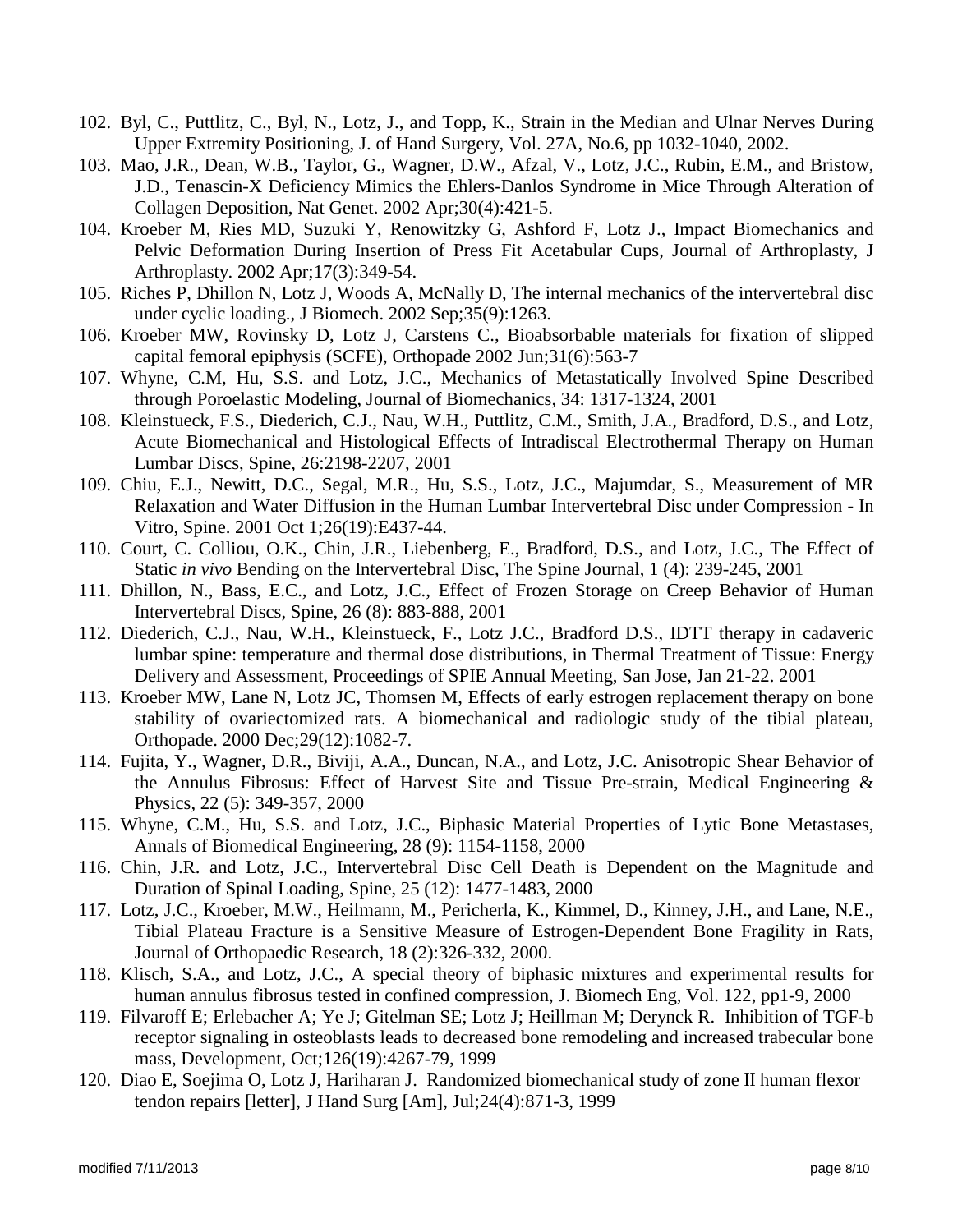- 121. Klisch, S.M. and Lotz, J.C., A Fiber-reinforced Continuum Theory and Constitutive Equation for the Annulus Fibrosus, Journal of Biomechanics, 32 (10), pp 1027-1036, 1999.
- 122. Randall RL; Wolf EM; Heilmann MR; Lotz J., Comparison of bone-patellar tendon-bone interference screw fixation and hamstring transfemoral screw fixation in anterior cruciate ligament reconstruction , Orthopedics, Jun;22(6):587-91, 1999
- 123. Lotz, J.C., Colliou, O.K., Chin, J.R., Duncan, N.A., and Liebenberg E., Compression-Induced Degeneration of the Intervertebral Disc: An In Vivo Mouse Model and Finite Element Study, Volvo Award for Low Back Pain Research, Spine, Dec 1, 23(23):2493-506, 1998
- 124. Lotz, J.C., The Biomechanics of Prevention and Treatment for Low Back Pain: 2nd International Workshop, Clinical Biomechanics, 13: 561-573, 1998
- 125. Duncan, N.A., and Lotz, J.C., Experimental Validation of a Porohyperelastic Finite Element Model of the Annulus Fibrosus, Biomechanics & Biomedical Engineering, Eds. J. Middleton and G.N. Pande, Gordon and Breach, 1998
- 126. Tay, B. K-B, Le, A.X., Heilman, M., Lotz, J.C., and Bradford, D.S., Use of a Collagen-Hydroxyapatite Matrix in Spinal Fusion: A Rabbit Model, Spine, Nov 1;23(21):2276-81, 1998
- 127. Lotz, J.C., Hariharan, J.S., Diao, E., An Analytic Model to Predict the Strength of Tendon Repairs, Journal of Orthopaedic Research, 16 (4): 399-405, 1998.
- 128. Glazer, P.A., Heilmann, M.R., Lotz, J.C., Bradford. D.S., Use of Ultrasound in a Spinal Fusion: A Rabbit Model., Spine, Vol. 23, No. 10, pp 1142-1148, 1998
- 129. Whyne, C., Hu, S.S., Lotz, J.C., The Influence of the Posterior Arch on Vertebral Body Strain., Spine, 23 (8): 899-907, 1998
- 130. Fujita, Y., Duncan, N.A., Lotz, J.C., Radial Tensile Properties of the Annulus Fibrosus, Journal of Orthopaedic Research, (15):814-819, 1997
- 131. Glazer, P.A., Heilmann, M.R., Lotz, J.C., Bradford. D.S., Use of Electromagnetic Fields in a Spinal Fusion: A Rabbit Model., Spine, Oct 15;22(20):2351-6, 1997
- 132. Bass, E., Duncan, N.A., Bueff, H.U., Dusic, J., and Lotz, J.C., The Compressive Creep Behavior of the Porcine Intervertebral Disc is Affected by Frozen Storage. Spine, 22(24):2867-2876, 1997
- 133. Lotz, J.C., Hu, S.S., Chiu, D.F., Colliou, O., Glazer, P.A., Duncan, N.A., Poser, D.V.M., Carbonated Apatite Cement Augmentation of Pedicle Screw Fixation in the Lumbar Spine., Spine, Spine, 22 (23):2716-2723, 1997
- 134. Hariharan, J.S., Diao, E., Soejima, O. and Lotz, J.C., Tensile Properties of Incomplete Lacerations of the Human Digital Flexor Tendon. The Journal of Hand Surgery, 22A (6): 1-5, 1997.
- 135. Glazer, P.A., Colliou, O., Klisch, S.M., Bradford D.S., Bueff, H.U., Lotz, J.C., Biomechanical Analysis of Multi-Level Fixation Methods in the Lumbar Spine, Spine, 22 (2):171-182, 1997.
- 136. Majumdar, S; Newitt, D; Mathur, A; Osman, D; Gies, A; Chiu, E; Lotz, J; Kinney, J; Genant, H. Magnetic resonance imaging of trabecular bone structure in the distal radius: relationship with Xray tomographic microscopy and biomechanics. Osteoporosis International, 6(5):376-85, 1996.
- 137. Glazer, P.A., Colliou, O**.,** Lotz, J.C., and Bradford, D.S., Biomechanical Analysis of Lumbosacral Fixation. Spine, 21 (10):1211-1222, 1996
- 138. Diao, E., Hariharan, J.S., Soejima, O., and Lotz, J.C. Effect of Peripheral Suture Depth on Strength of Tendon Repairs. The Journal of Hand Surgery, 21A(2), pp243-239, 1996.
- 139. Lotz, J.C. and Namba, R.N., Biomechanics of femoral prostheses. Portland Bone Symposium. Portland OR, August, 1995
- 140. Soejima O; Diao E; Lotz JC; Hariharan JS. Comparative mechanical analysis of dorsal versus palmar placement of core suture for flexor tendon repairs. Journal of Hand Surgery. American Volume, 1995 Sep, 20(5):801-7